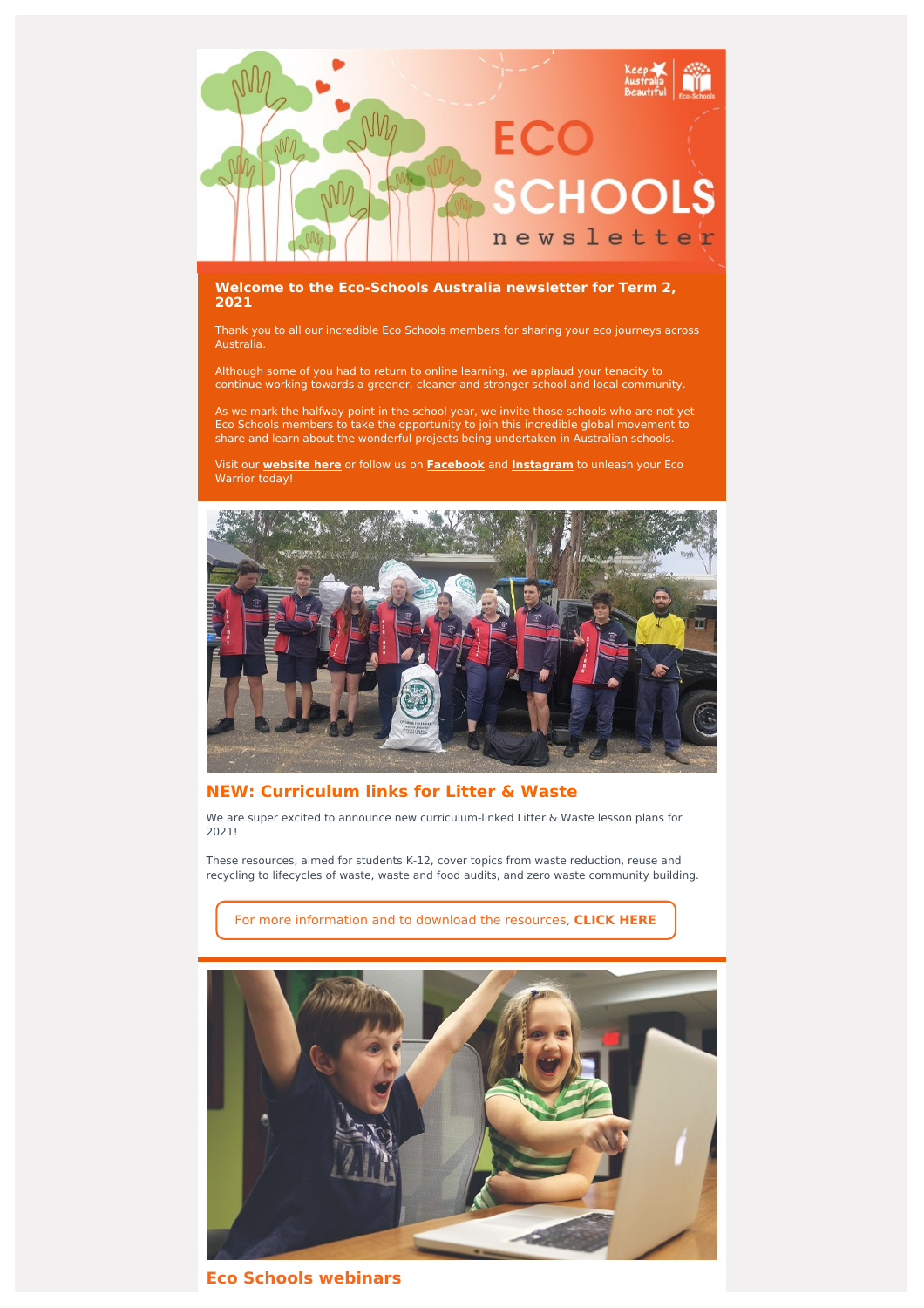Thank you to all who attended our webinars!

For those who missed out on the opportunity and would like to learn more about Eco-Schools and the litter reduction grant programs, contact Marina at [marina\[at\]kab.org.au](mailto:marina@kab.org.au?subject=Eco-Schools%20webinar)



## **Congratulations!**

A big congratulations to all the schools who are participating in the Litter Legends Campaign and the Young Reporters for the Environment competition. Read on to find out more about our litter reduction seed grant funding programs!

#### **Litter Legends Campaign**

Participate in the 2021 LLC and apply for a \$500 litter grant to kickstart a project to reduce litter and/or improve recycling in your community. When you join this project, you follow the Eco-Schools 7-step framework to carry out your campaign on litter, including monitoring litter and raising awareness of litter issues in the local community.

### **Young Reporters for the Environment competition**

Participate in the 2021 YRE competition and apply for a \$250 litter grant to investigate a litter issue in your school ground and/or community, suggest a solution and report on it through the media of video, photo or article. YRE schools will plan a media campaign, report on social media and organize a Community Action Day involving parents and/or local stakeholders. At the end of the campaign, schools will carry out a survey to measure knowledge, behaviour and opinion leadership. Each submission (video, photo or article) will run for the national competition, the winners of which are then entered in the international competition (in 2018, Blacktown Girls High School in NSW achieved second place in the 11-14-year-old video category!). To see past international winners, click here.

If you would like to learn more about either program or to take part, contact Marina [marina\[at\]kab.org.au](mailto:marina@kab.org.au).

Photo of Bullsbrook College students



## **VOLUNTEER PROFILE: Sarah Rowan, Social Media Manager for Eco-Schools Australia**

**Where are you from?** I'm a Sydney local, currently living in the Eastern Suburbs.

**How long have you been volunteering with Eco-Schools?**